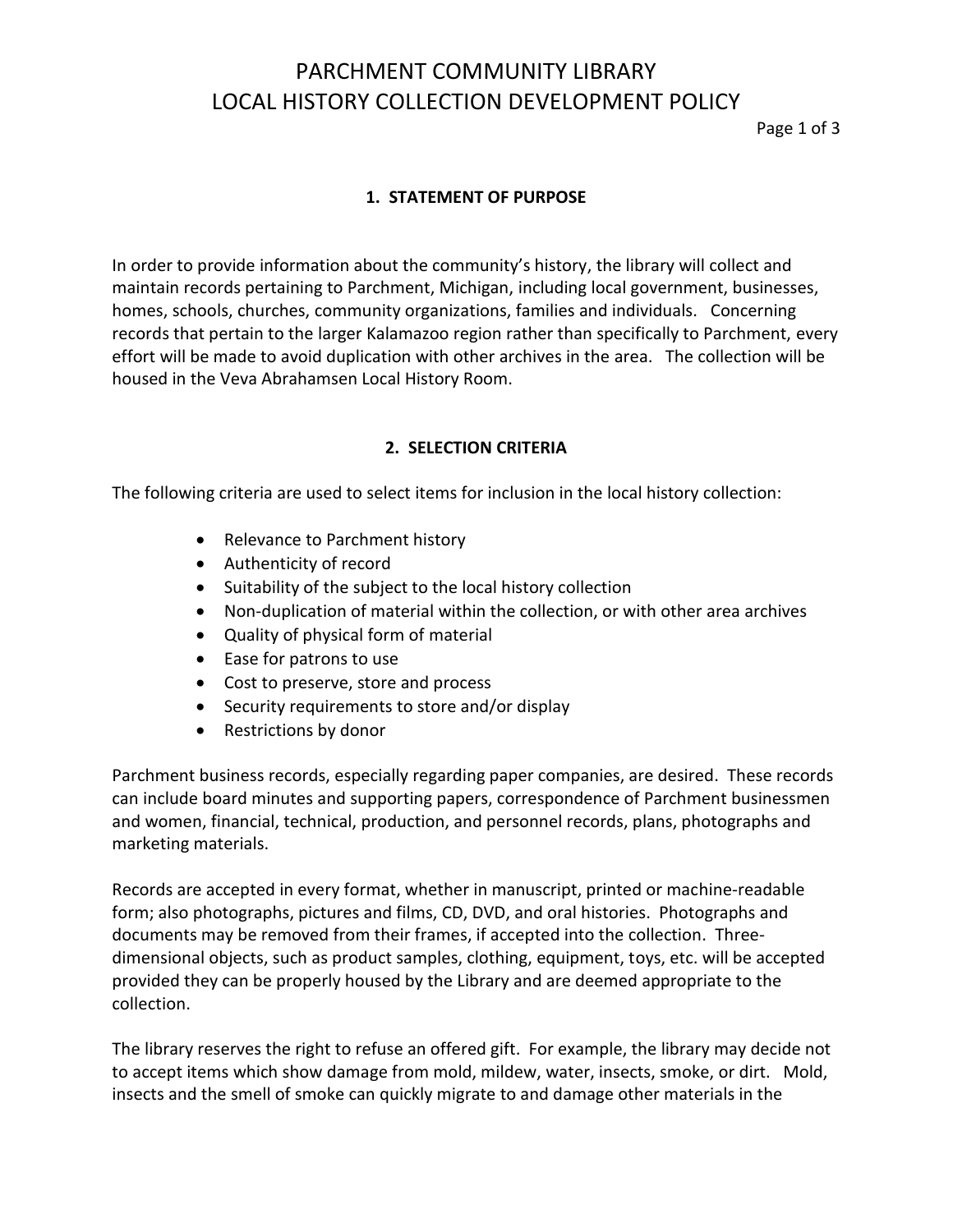# PARCHMENT COMMUNITY LIBRARY LOCAL HISTORY COLLECTION DEVELOPMENT POLICY

Page 2 of 3

library. The library may also decide not to accept items which it cannot properly store, display, or otherwise care for.

## **3. DONATIONS TO THE COLLECTION**

The library welcomes donations to its local history collection. Each donation to the Local History Collection will be recorded in a donor file that will contain a copy of the deed of gift, all correspondence, and memoranda. The deed of gift documents the donation of property (and copyright, if appropriate) to the library, and is signed by the donor. The deed of gift includes a complete description of the donated item and information regarding its past ownership. The deed of gift also establishes conditions (if any) governing the transfer of title from the donor to the library, and specifies any restrictions placed by the donor on public access to the donated item. Once the deed of gift has been signed by the donor, the donated item becomes the property of the library. Loans to the local history collection of any materials will not be accepted.

The library wishes the public to have access to all materials in the local history collection. Materials which have restrictions placed upon them limiting such access may be accepted, but only when the restrictions are reasonable and deemed necessary to protect the legitimate rights and interests of the donor. Any restrictions will be recorded in the deed of gift and will be adhered to by the library. Such restrictions to public access should specify a date when full access will be granted.

Once a donation has been made, the library reserves the right to decide how the donated item will be displayed or stored, how the item may be used by the public, and how long the item will be retained. Materials in the local history collection may be scanned and placed on the Internet for viewing, may be moved from the local history collection to other sections of the library, may be sold, or may be transferred to another library or archive.

#### **4. ACCESS**

The local history collection, though kept in a locked room, is open to public during normal business hours. All persons using the local history collection must first register at the Reference Desk. Only library staff may take materials out of the Local History Room.

Researchers are allowed to photocopy from the collection, but should be aware of the provisions of Section 108 of the United States Copyright Law. Researchers may not remove items from the Local History Room, but may ask Library staff to remove the items and take them to the photocopier. Library staff may refuse to allow photocopying of rare or fragile material.